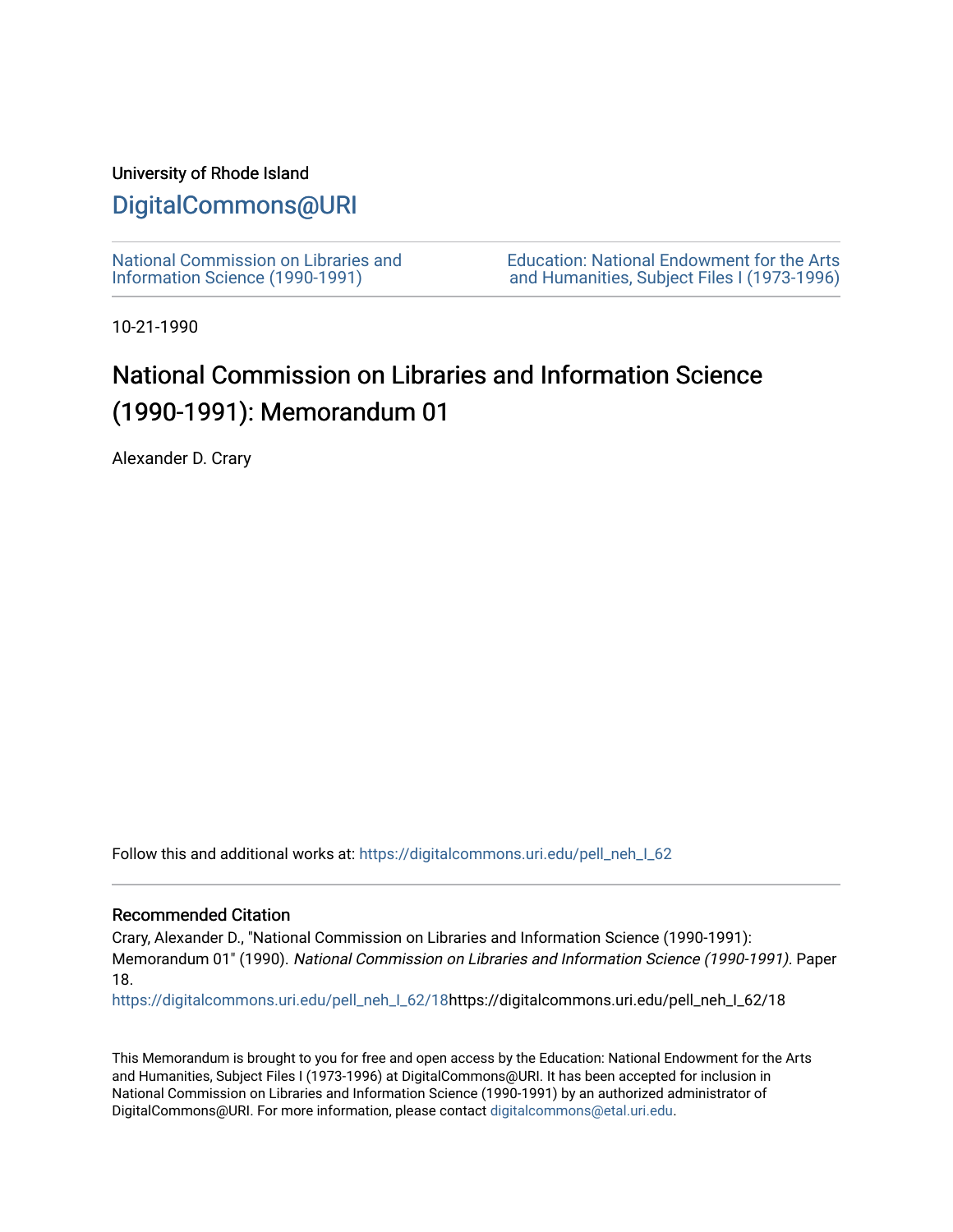#### M E M 0 R A N D U M

 $\mathbb{R}^{2n}$ 

.. • ...

TO: FROM: RE: Senator ADC Nominee J. Michael Farrell

Mr. Farrell is a nominee to the National Commission on Libraries and Information Services.

Oct. 21, 1990

 $\sim$ 

The library community supports his appointment and I recommend that you do as well.

He is a lawyer with the Manatt law firm and past experience in the State Department, Energy Department and. Reagan White House.

The National Commission on Libraries is charged with overseeing the White House Conference on Libraries •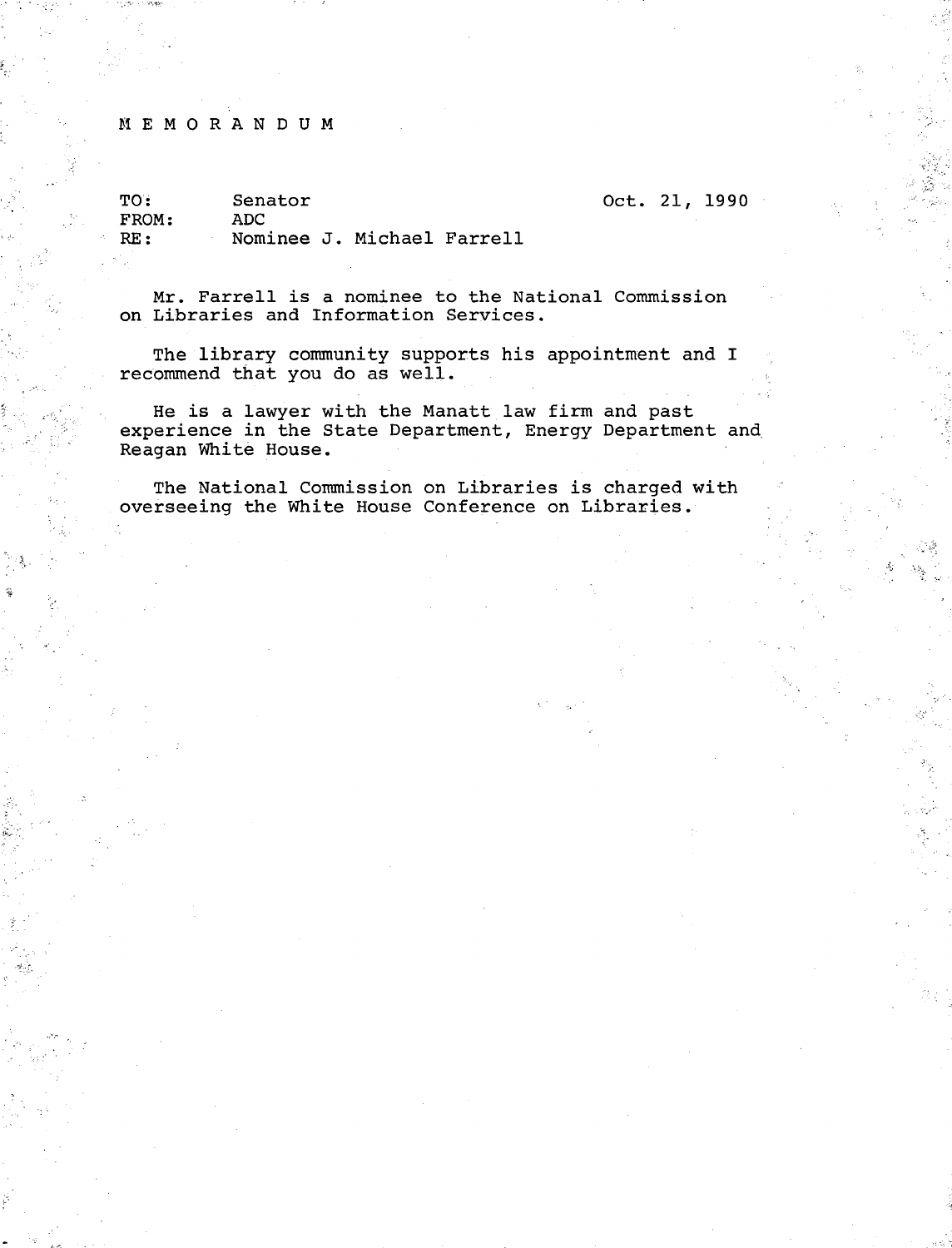# STATEMENT FOR COMPLETION BY PRESIDENTIAL NOMINEES

 $\ddot{\phantom{0}}$ 

 $\ddot{ }$ 

## PART I: ALL THE INFORMATION IN THIS PART WILL BE MADE PUBLIC

| Name: Farrell                | <u>James</u>                                                                                                                                                                                                |                            | Michael                    |                                                                                                                       |
|------------------------------|-------------------------------------------------------------------------------------------------------------------------------------------------------------------------------------------------------------|----------------------------|----------------------------|-----------------------------------------------------------------------------------------------------------------------|
| Position to which            | <b>(LAST)</b>                                                                                                                                                                                               | (FIRST)                    |                            | (OTHER)                                                                                                               |
| nominated:                   | Member - U.S. National Commission Date of<br>on Libraries and Information Science nomination: August 3, 1990                                                                                                |                            |                            |                                                                                                                       |
| Date of birth:<br><b>YAO</b> | 30/3/41<br>(MONTH)<br><b>CYEARD</b>                                                                                                                                                                         |                            |                            |                                                                                                                       |
|                              |                                                                                                                                                                                                             |                            |                            |                                                                                                                       |
| Name and ages                |                                                                                                                                                                                                             |                            |                            |                                                                                                                       |
| of children:                 | J. Robert<br>16                                                                                                                                                                                             |                            |                            | <u> 1980 - Jan Barristo, prima de la provincia de la provincia de la provincia de la provincia de la provincia de</u> |
|                              | 14<br>M. Scott                                                                                                                                                                                              |                            |                            |                                                                                                                       |
|                              | J. Andrew<br>10                                                                                                                                                                                             |                            |                            |                                                                                                                       |
| <b>Education:</b>            | Institution                                                                                                                                                                                                 | <b>Dates</b><br>attended   | <b>Degrees</b><br>received | Dates of<br>degrees                                                                                                   |
|                              | Georgetown University<br>School of Bus. Admin.                                                                                                                                                              | Sept. 1959<br>to June 1963 | B.S.B.A.                   | June 1963                                                                                                             |
|                              | Georgetown University<br>Law Center Theory                                                                                                                                                                  | Sept. 1963<br>to June 1966 | J.D.                       | June 1966                                                                                                             |
|                              |                                                                                                                                                                                                             |                            |                            |                                                                                                                       |
|                              |                                                                                                                                                                                                             |                            |                            |                                                                                                                       |
|                              |                                                                                                                                                                                                             |                            |                            |                                                                                                                       |
|                              |                                                                                                                                                                                                             |                            |                            |                                                                                                                       |
|                              |                                                                                                                                                                                                             |                            |                            |                                                                                                                       |
|                              |                                                                                                                                                                                                             |                            |                            |                                                                                                                       |
|                              |                                                                                                                                                                                                             |                            |                            |                                                                                                                       |
|                              |                                                                                                                                                                                                             |                            |                            |                                                                                                                       |
|                              |                                                                                                                                                                                                             |                            |                            |                                                                                                                       |
|                              |                                                                                                                                                                                                             |                            |                            |                                                                                                                       |
|                              | Honors and awards: List below all scholarships, fellowships, honorary degrees, military medals, honorary society<br>memberships, and any other special recognitions for outstanding service or achievement. |                            |                            |                                                                                                                       |
|                              | 1987; Department of Energy, Outstanding Service Award                                                                                                                                                       |                            |                            |                                                                                                                       |
|                              |                                                                                                                                                                                                             |                            |                            |                                                                                                                       |
|                              |                                                                                                                                                                                                             |                            |                            |                                                                                                                       |
|                              |                                                                                                                                                                                                             |                            |                            |                                                                                                                       |
|                              |                                                                                                                                                                                                             |                            |                            |                                                                                                                       |
|                              |                                                                                                                                                                                                             |                            |                            |                                                                                                                       |
|                              |                                                                                                                                                                                                             |                            |                            |                                                                                                                       |
|                              |                                                                                                                                                                                                             |                            |                            |                                                                                                                       |
|                              |                                                                                                                                                                                                             | 1                          |                            |                                                                                                                       |
|                              |                                                                                                                                                                                                             |                            |                            |                                                                                                                       |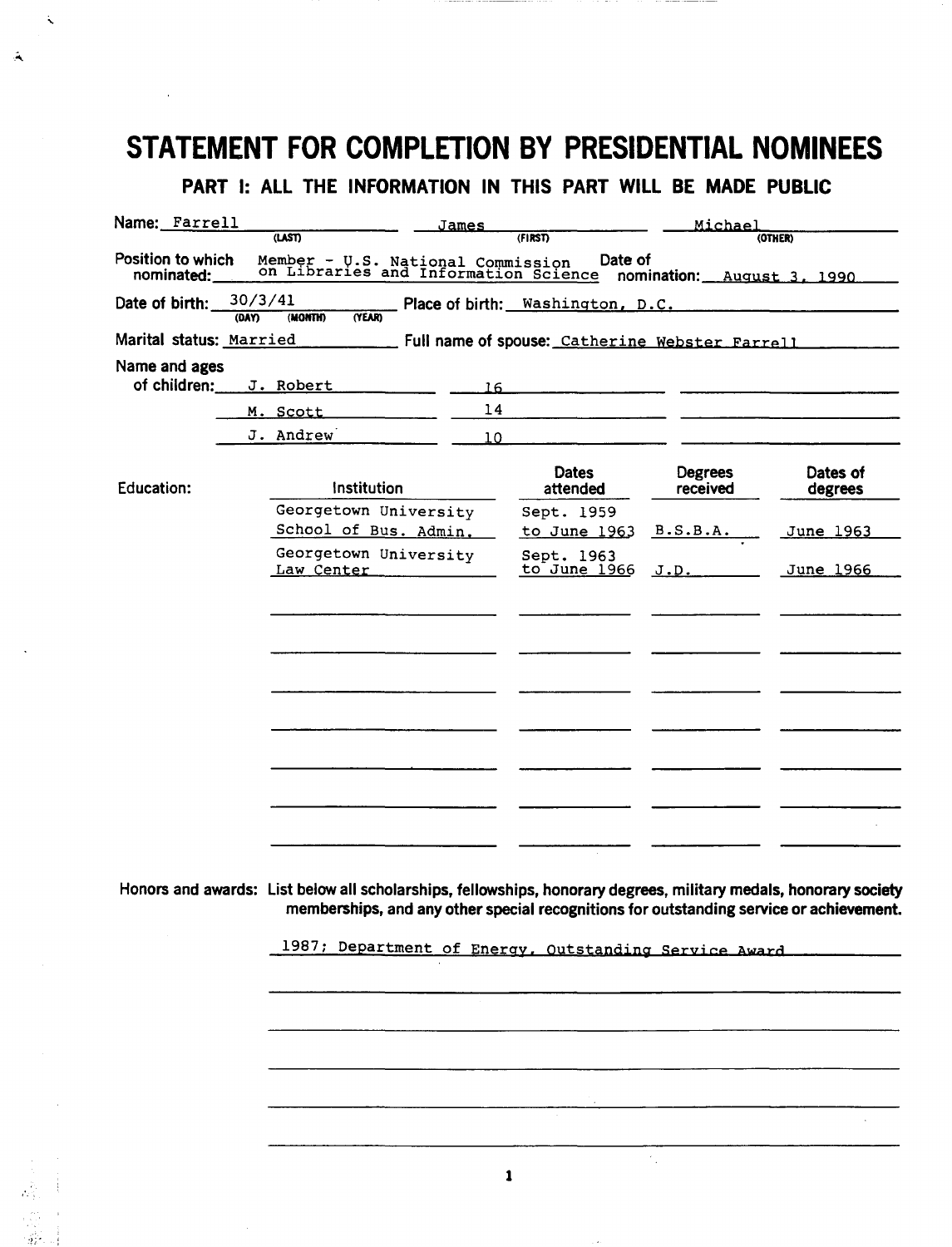.~

Memberships: List below all memberships and offices held in professional, fraternal, business, scholarly, civic, charitable and other organizations for the last five years and any other prior mem· berships or offices you consider relevant.

| Organization                                                               | Office held<br>$(if$ any)   | Dates        |
|----------------------------------------------------------------------------|-----------------------------|--------------|
| Manatt, Phelps & Phillips                                                  | Partner                     | 1987-present |
| Pacific Legal Foundation                                                   | Member-Board of<br>Trustees | 1989-present |
| Air Force Academy Foundation Member                                        |                             | 1988-present |
| National Petroleum Council                                                 | Member                      | 1987-present |
| United States Commission on<br>Studies of Alternatives to                  | Deputy Commissioner         | 1988-present |
| President's Commission on<br>Compensation of Carreer<br>Federal Executives | Member                      | 1987         |

Employment record: List below all positions held since college, including the title or description of job, name of employer, location of work, and dates of inclusive employment.

2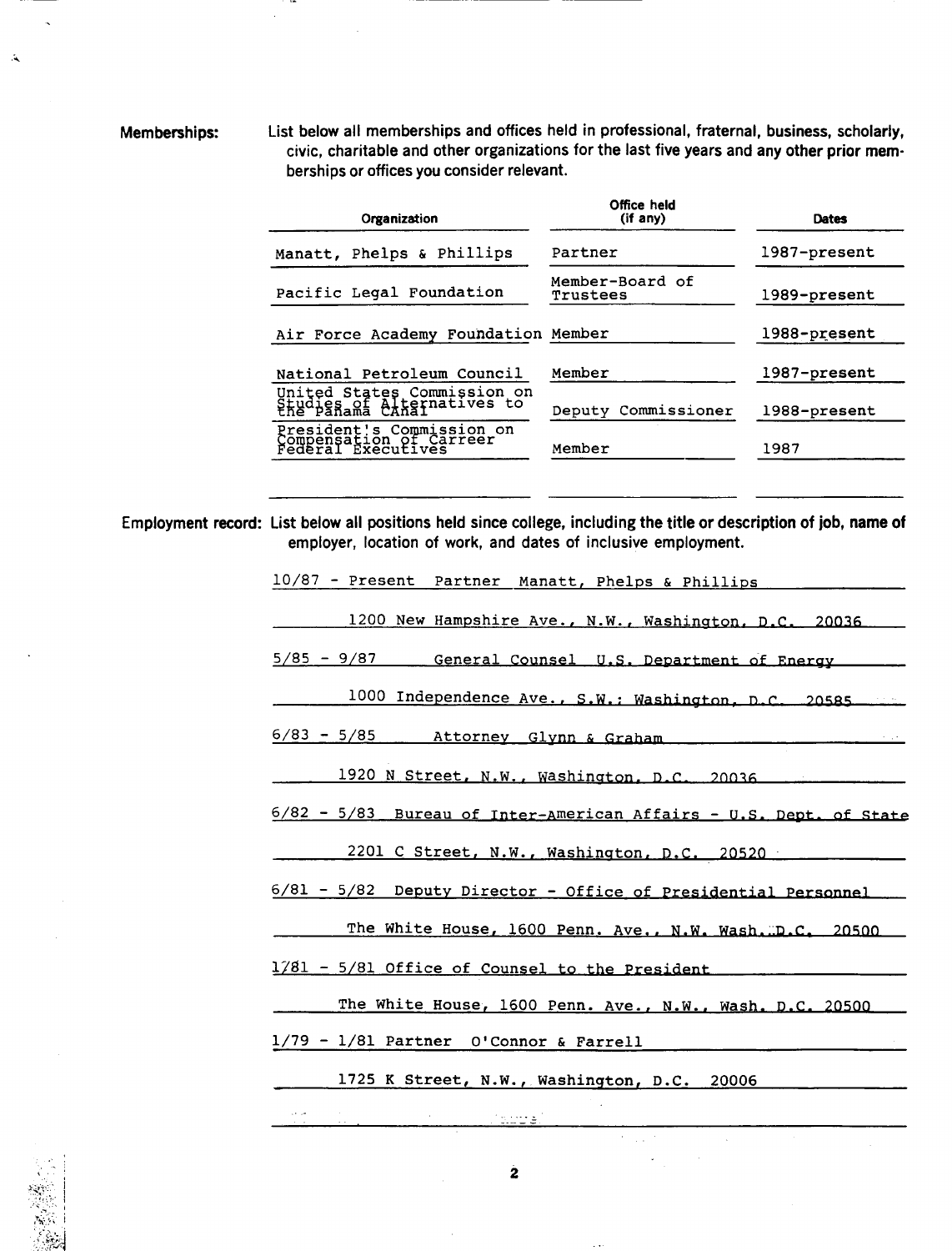#### EMPLOYMENT RECORD CONTINUED....p. 2

 $\Lambda$ 

9/77 - 12/78 Partner Farrell and Daly 1725 K Street, N.W., Washington, D.C. 20006 6/68 - 8/78 Partner, O'Connor & Farrell 1725 K Street, N.W., Washington, D.C. 20006 7/67 - 6/68 Law Associate, Kilroy & Sullivan 1341 G Street, N.W., Washington, D.C. 20006 8/66 - 6/67 Lawyer, Federal Home Loan Bank Board 308 Indiana Avenue, N.W., Washington, D.C. 20001 7/65 - 8/66 Law Clerk, Dow, Lohnes & Albertson 1255 23rd Street, N.W., Washington, D.C. 20036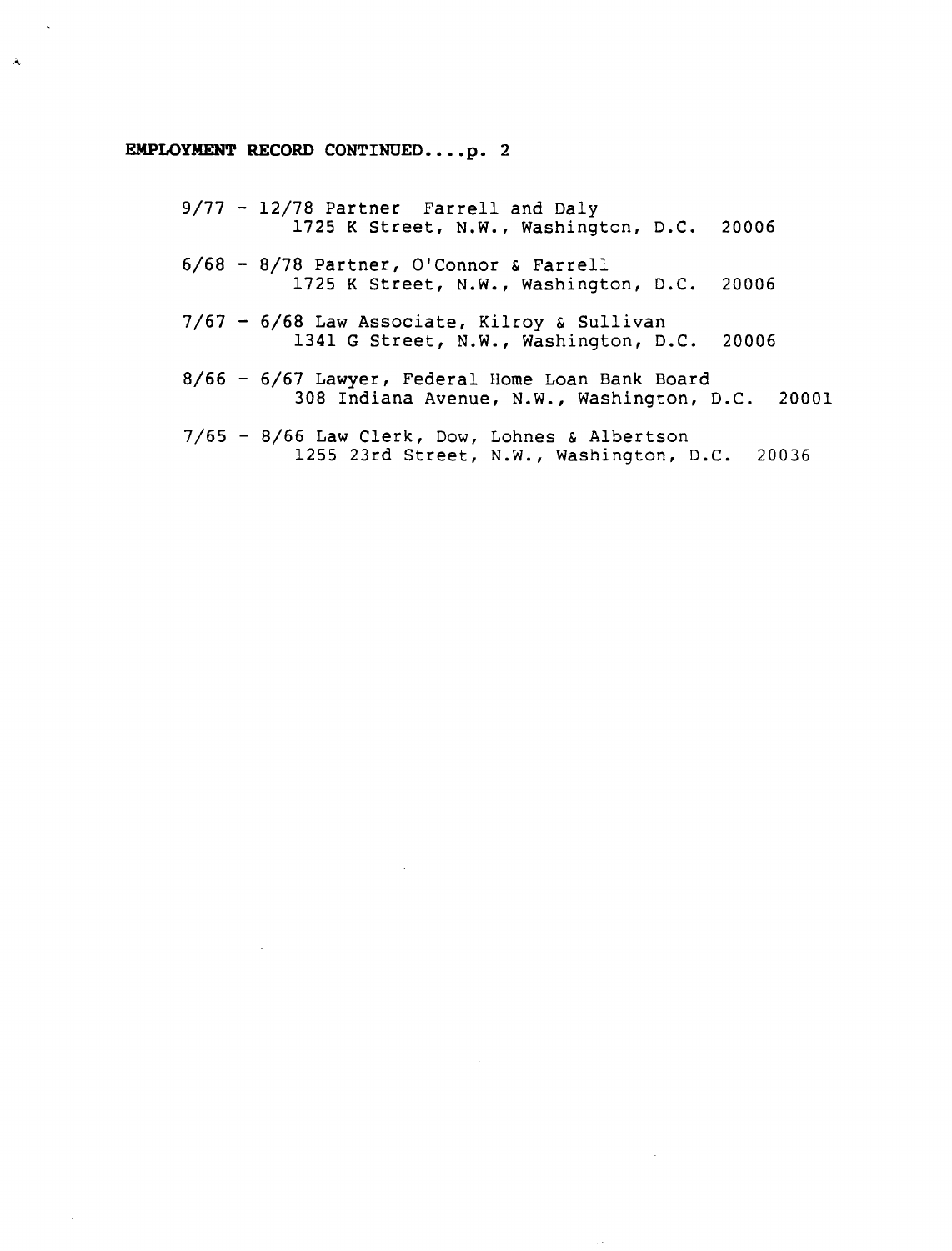|                                 | State, or local governments other than those listed above.                                                                                                              |
|---------------------------------|-------------------------------------------------------------------------------------------------------------------------------------------------------------------------|
|                                 | None                                                                                                                                                                    |
|                                 |                                                                                                                                                                         |
|                                 |                                                                                                                                                                         |
|                                 |                                                                                                                                                                         |
|                                 |                                                                                                                                                                         |
|                                 |                                                                                                                                                                         |
|                                 |                                                                                                                                                                         |
| Published                       |                                                                                                                                                                         |
| writings:                       | List the titles, publishers and dates of books, articles, reports or other published materials<br>you have written.                                                     |
|                                 | None<br>and the control of the control of the control of the control of the control of the control of the control of th                                                 |
|                                 |                                                                                                                                                                         |
|                                 |                                                                                                                                                                         |
|                                 |                                                                                                                                                                         |
|                                 |                                                                                                                                                                         |
|                                 |                                                                                                                                                                         |
|                                 |                                                                                                                                                                         |
|                                 |                                                                                                                                                                         |
|                                 |                                                                                                                                                                         |
|                                 |                                                                                                                                                                         |
|                                 |                                                                                                                                                                         |
|                                 |                                                                                                                                                                         |
|                                 |                                                                                                                                                                         |
| affiliations<br>and activities: |                                                                                                                                                                         |
|                                 | all political parties or election committees during the last five years.                                                                                                |
|                                 |                                                                                                                                                                         |
|                                 | I am a registered Republican                                                                                                                                            |
|                                 | 1987-1988: George Bush for President - Volunteer<br>Convention State Coordinator for Selection of Delegates                                                             |
| Political                       | List all memberships and offices held in or financial contributions and services rendered to<br>a ad Britannia d'Alba<br>1988: Bush-Quayle-Coordinated Legal Activities |

3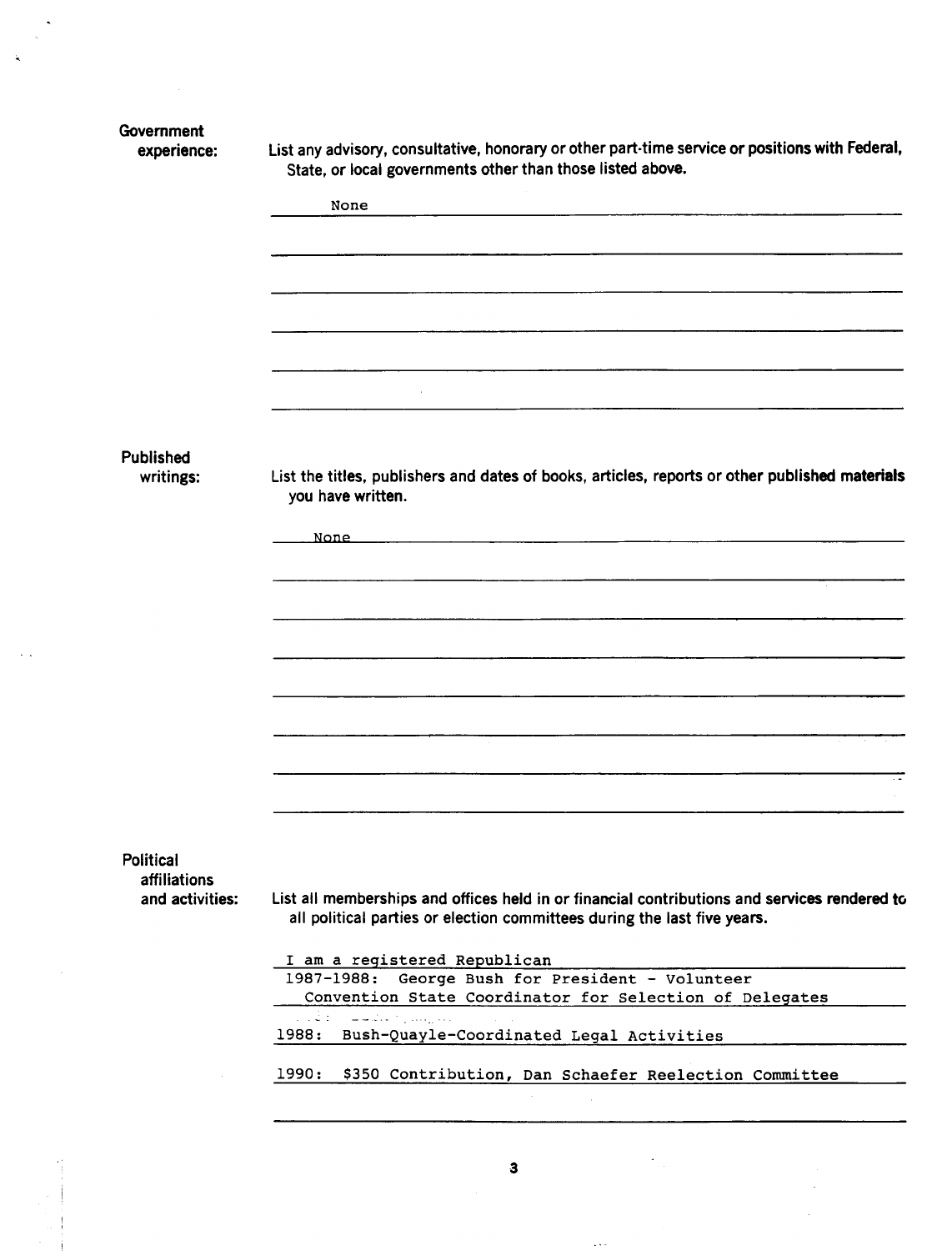|  | relationships: |  |  |
|--|----------------|--|--|
|--|----------------|--|--|

1. Indicate whether you will sever all connections with your present employer, business firm, association or organization if you are confirmed by the Senate.

This is a part-time appointment: I intend to remain as a Partner, Manatt, Phelps & Phillips

2. State whether you have any plans after completing government service to resume em· ployment, affiliation or practice with your previous employer, business firm, associa· tion or organization.

This is a part-time appointment

3. Has a commitment been made to you for employment after you leave Federal service?

This is a part-time appointment.

4. Do you intend to serve the full term for which you have been appointed or until the next Presidential election, whichever is applicable?

This is a part-time appointment

Potential conflicts

of interest:

 $\mathcal{L}$ 

1. Describe any financial arrangements, deferred compensation agreements or other con· tinuing financial, business or professional dealings with business associates, clients or customers who will be affected by policies which you will influence in the position to which you have been nominated.

None

2. List any investments, obligations, liabilities, or other financial relationships which con· stitute potential conflcts of interest with the position to which you have been nominated.

None